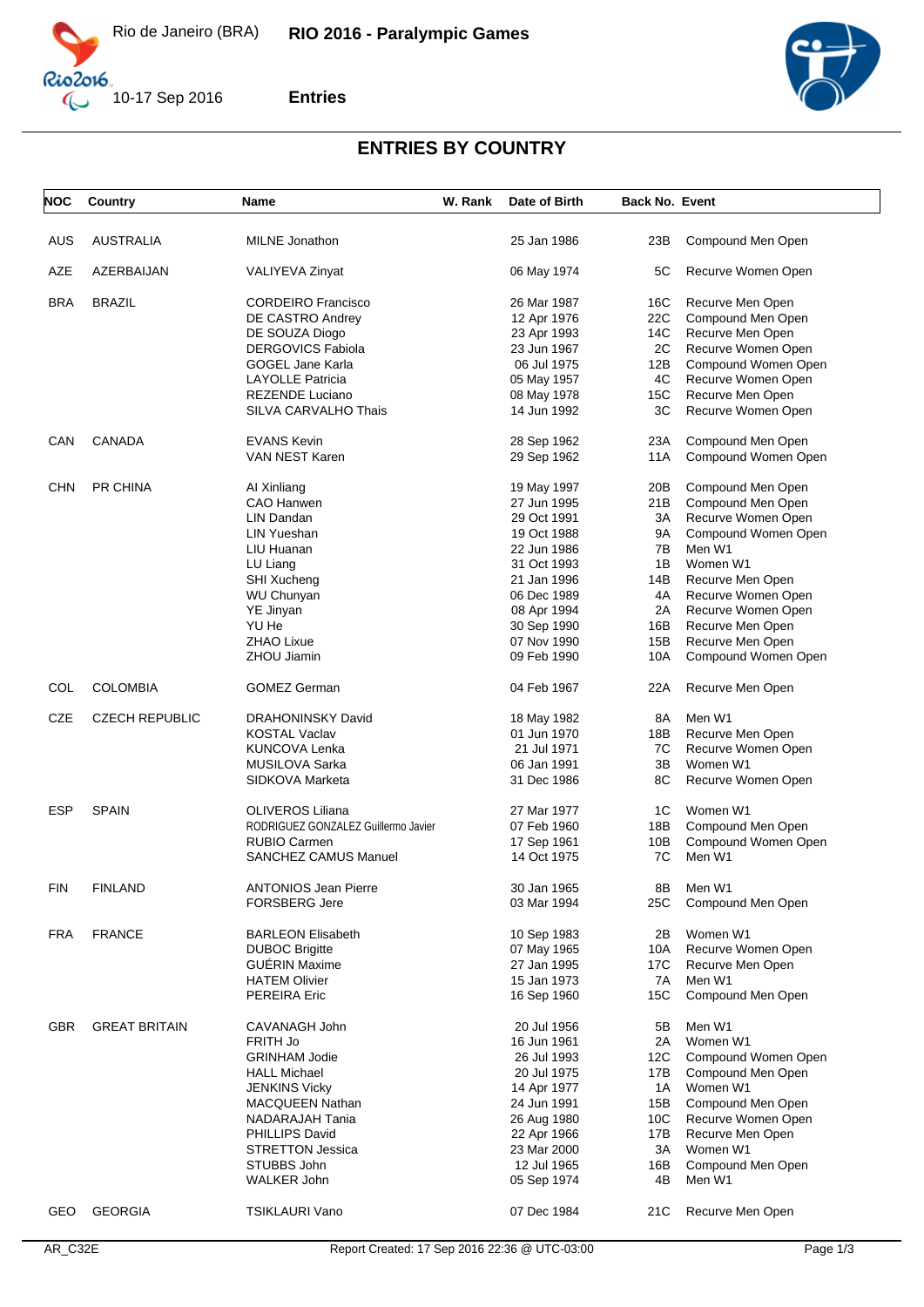

 $\mathbb{C}$ 

**Entries**

10-17 Sep 2016



## **ENTRIES BY COUNTRY**

| NOC        | Country         | Name                           | W. Rank | Date of Birth              | <b>Back No. Event</b> |                     |
|------------|-----------------|--------------------------------|---------|----------------------------|-----------------------|---------------------|
|            |                 |                                |         |                            |                       |                     |
| <b>GER</b> | <b>GERMANY</b>  | <b>HERTER Uwe</b>              |         | 19 Jul 1961                | 4C                    | Men W1              |
|            |                 | <b>HESS Jennifer</b>           |         | 05 Oct 1975                | 12C                   | Recurve Women Open  |
|            |                 | <b>KUPCZYK Lucia</b>           |         | 30 Nov 1962                | 14B                   | Compound Women Open |
|            |                 | SZARSZEWSKI Maik               |         | 14 May 1972                | 24B                   | Recurve Men Open    |
| <b>GRE</b> | <b>GREECE</b>   | POIMENIDOU Dorothea            |         | 08 Mar 1995                | 9Α                    | Recurve Women Open  |
| HKG        | HKG             | CHOI Yuen Lung                 |         | 03 Feb 1977                | 10C                   | Compound Women Open |
| <b>IND</b> | <b>INDIA</b>    | POOJA Khanna                   |         | 19 Nov 1990                | 8Β                    | Recurve Women Open  |
| IRI        | <b>IR IRAN</b>  | ABBASPOUR Somayeh              |         | 07 Sep 1985                | 12A                   | Compound Women Open |
|            |                 | KAKOOSH Majid                  |         | 10 Apr 1972                | 6C                    | Men W1              |
|            |                 | KOHANSAL Mohadeseh             |         | 30 Mar 1999                | 12B                   | Recurve Women Open  |
|            |                 | NEMATI Zahra                   |         | 30 Apr 1985                | 11C                   | Recurve Women Open  |
|            |                 | NORI Hadi                      |         | 10 Apr 1988                | 21C                   | Compound Men Open   |
|            |                 | RAHIMI Gholamreza              |         | 23 Jul 1978                | 19C                   | Recurve Men Open    |
|            |                 | RANJBARKIVAJ Ebrahim           |         | 17 Feb 1970                | 20C                   | Recurve Men Open    |
|            |                 |                                |         |                            |                       |                     |
| <b>IRQ</b> | <b>IRAQ</b>     | AL-MUSAWI Jawad                |         | 30 Jul 1996                | 21B                   | Recurve Men Open    |
|            |                 | AL-SAEDI Zaman                 |         | 03 Apr 1983                | 10B                   | Recurve Women Open  |
| <b>ISL</b> | <b>ICELAND</b>  | <b>HALLDORSSON Thorsteinn</b>  |         | 10 Mar 1970                | 22A                   | Compound Men Open   |
| ITA        | <b>ITALY</b>    | AIROLDI Roberto                |         | 19 Jan 1976                | 20B                   | Recurve Men Open    |
|            |                 | <b>AZZOLINI Fabio</b>          |         | 13 Mar 1969                | 8C                    | Men W1              |
|            |                 |                                |         |                            |                       |                     |
|            |                 | <b>BONACINA Matteo</b>         |         | 03 Aug 1984                | 17A                   | Compound Men Open   |
|            |                 | <b>CANCELLI Gianpaolo</b>      |         | 17 Jan 1968                | 16A                   | Compound Men Open   |
|            |                 | <b>ERARIO Alessandro</b>       |         | 21 Nov 1971                | 19B                   | Recurve Men Open    |
|            |                 | <b>FLORENO Veronica</b>        |         | 29 May 1984                | 7A                    | Recurve Women Open  |
|            |                 | <b>MIJNO Elisabetta</b>        |         | 10 Jan 1986                | 8A                    | Recurve Women Open  |
|            |                 | <b>SARTI Eleonora</b>          |         | 10 Mar 1986                | 13C                   | Compound Women Open |
|            |                 | SIMONELLI Alberto              |         | 17 Jun 1967                | 15A                   | Compound Men Open   |
| JPN        | <b>JAPAN</b>    | HIRASAWA Nako                  |         | 31 Jul 1972                | 11C                   | Compound Women Open |
|            |                 | <b>ONODERA Kimimasa</b>        |         | 22 Jul 1983                | 19A                   | Recurve Men Open    |
|            |                 | <b>UEYAMA Tomohiro</b>         |         | 28 Aug 1987                | 20A                   | Recurve Men Open    |
| KAZ        | KAZAKHSTAN      | MEDVEDEV Alexandr              |         | 23 Aug 1972                | 16C                   | Compound Men Open   |
| <b>KOR</b> | <b>KOREA</b>    | HA Sam Suk                     |         | 12 Apr 1968                | 3B                    | Recurve Women Open  |
|            |                 | JO Jang Moon                   |         | 17 Dec 1966                | 2B                    | Recurve Women Open  |
|            |                 | KIM Jung Hoon                  |         | 20 Jul 1980                | 16A                   | Recurve Men Open    |
|            |                 | KIM Mi Soon                    |         | 15 Mar 1970                | 13B                   | Compound Women Open |
|            |                 | KIM Min Su                     |         | 27 Apr 1999                | 15A                   | Recurve Men Open    |
|            |                 | KIM Ok Geum                    |         | 09 Mar 1960                | ЗC                    | Women W1            |
|            |                 | KOO Dong Sub                   |         | 05 Jul 1981                | 6B                    | Men W1              |
|            |                 |                                |         |                            |                       | Recurve Men Open    |
|            |                 | LEE Hong Gu                    |         | 18 Aug 1965<br>04 Jun 1966 | 14A                   |                     |
|            |                 | <b>LEE Hwa Sook</b>            |         |                            | 4B                    | Recurve Women Open  |
|            |                 | <b>LEE Ouk Soo</b>             |         | 14 Nov 1965                | 24A                   | Compound Men Open   |
| LAT        | LATVIA          | <b>JONASTS Gints</b>           |         | 09 Apr 1972                | 21 A                  | Recurve Men Open    |
|            |                 | <b>MELLE</b> leva              |         | 01 Apr 1985                | 9Β                    | Recurve Women Open  |
| MAS        | <b>MALAYSIA</b> | SANAWI Hasihin                 |         | 15 Jun 1983                | 17A                   | Recurve Men Open    |
|            |                 | YUHAIZAM Yahaya                |         | 08 Nov 1971                | 20 <sub>C</sub>       | Compound Men Open   |
| <b>MGL</b> | <b>MONGOLIA</b> | AMARBAYASGALAN Ankhbayar       |         | 29 Oct 1982                | 24A                   | Recurve Men Open    |
|            |                 | <b>BUYANJARGAL Oyun-Erdene</b> |         | 02 Aug 1984                | 5B                    | Recurve Women Open  |
|            |                 |                                |         |                            |                       |                     |
|            |                 | DAMBADONDOG Baatarjav          |         | 02 Jun 1961                | 23A                   | Recurve Men Open    |
| NOR        | <b>NORWAY</b>   | JOHANNESSEN Morten             |         | 27 May 1980                | 19B                   | Compound Men Open   |